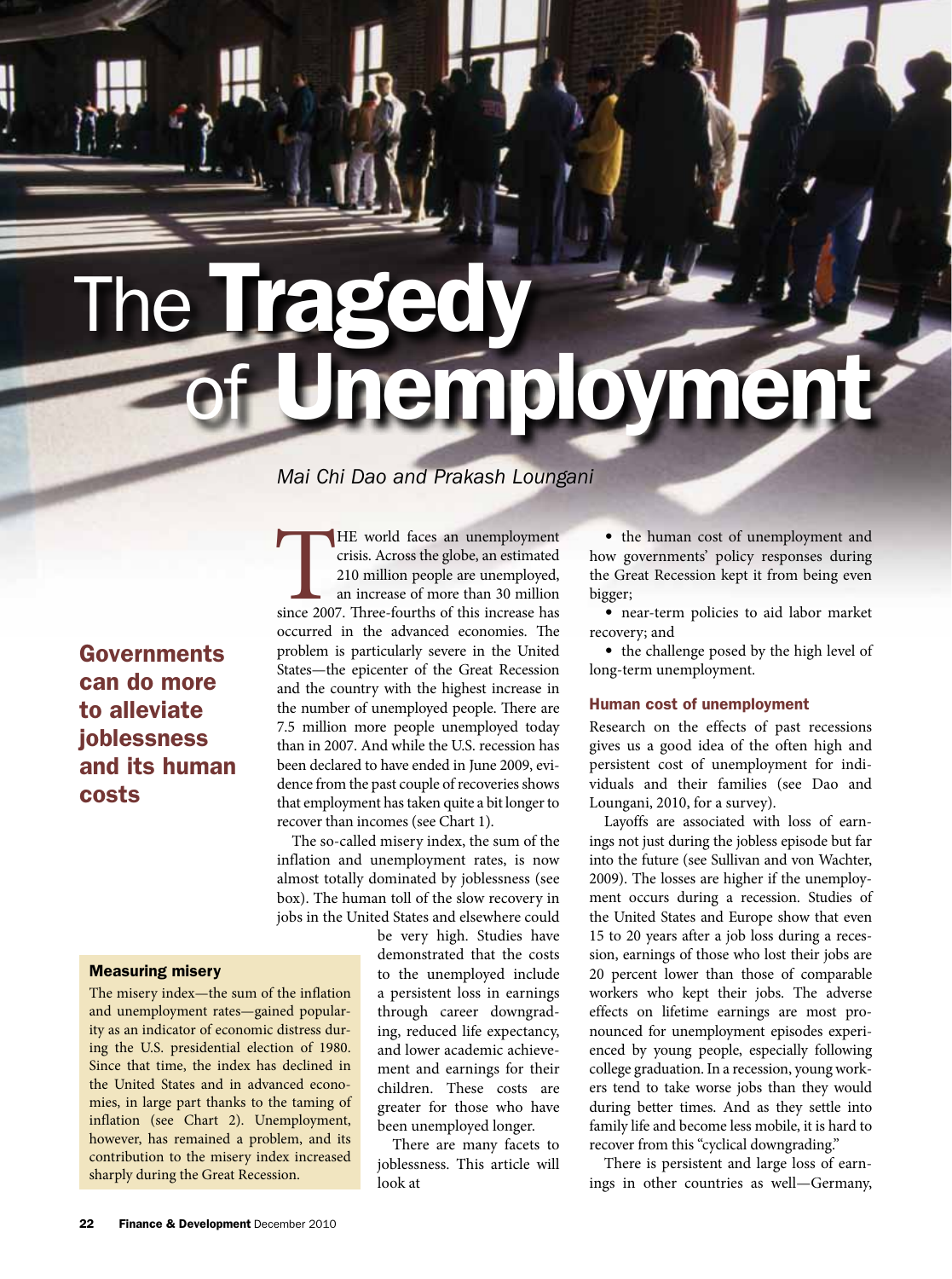for example—and it is of similar magnitude. As the German example shows, even in countries with more generous welfare systems and lower earnings inequality than in the United States, workers are not shielded from lifetime earnings losses caused by job displacement.

The human toll is not limited to monetary losses: layoffs may also be associated with loss of health and life, according to recent studies. To rule out spurious associations unhealthy individuals may, for example, be less productive and thus more likely to become unemployed—and other confounding factors, the studies use data sets that allow researchers to control for preexisting health, socioeconomic, family, and other background characteristics as well as the timing of health and job outcomes. Even after accounting for these factors, layoffs are associated with a higher risk of heart attack and other stress-related illnesses in the short term. In the long term, the mortality rate of laid-off workers is higher than that of comparable workers who do not lose employment. For the United States, the increased mortality rate due to joblessness is estimated to persist up to 20 years after the job loss and lead to an average 1- to 1.5-year lower life expectancy.

Job loss can reduce the academic achievement of children of the unemployed: one study found that children whose parents experienced job loss were 15 percent more likely than other children to repeat a grade. In the long term, fathers' income loss also reduces the earnings prospects of their children. In Canada, for instance, children whose fathers were displaced from their jobs were estimated to have annual earnings nearly 10 percent lower than similar children whose fathers remained employed. This relationship holds after controlling for other individual and family characteristics that might have an impact on earnings. In Sweden, lower parental income has been correlated with children's significantly higher mortality later in life, even after controlling for the children's own income and education.

These costs are likely to be higher, the longer a person is unemployed. Not only are the earnings losses greater,

# Chart 1

#### Jobs lag during recoveries

Evidence from U.S. recoveries that began in 1991, 2001, and 2009 shows that employment takes much longer to revive than GDP. (change, in percent, since end of recession)



but people who are out of a job for a long time lose selfconfidence and skills and become detached from the labor force. This in turn affects how they are viewed by prospective employers and reduces their chances of finding a job. Data from the U.S. Census Bureau show that a person unemployed for more than six months has only a 1-in-10 chance of finding a job in the subsequent 30 days. By contrast, someone unemployed less than a month has a 1-in-3 chance of finding employment. Long-term unemployment thus means cyclical unemployment can become entrenched as a structural phenomenon.

# Governments to the rescue

Most countries mounted a strong policy response without which unemployment—and its attendant human costs would have been even higher. Broadly speaking, that response had three parts:

• support for aggregate demand through monetary and fiscal policy action;

• short-time work programs and unemployment insurance benefits to ease the pain in labor markets; and

• hiring subsidies to limit layoffs and accelerate jobs recovery.

Central banks moved quickly to stimulate aggregate demand by lowering policy interest rates and then, as interest rates fell to near-zero levels and could be lowered no further, through quantitative easing—that is, direct purchase of long-term government assets—and other interventions.

Fiscal policy turned accommodative, and governments allowed recession-induced lower tax revenue to be reflected in higher cyclical fiscal deficits, rather than trying to cut spending to match the decline. In addition, many governments provided direct support to their financial sector fiscal stimulus and the so-called bank bailouts (see "Stimulus Worked," in this issue of *F&D*).

To ease the pain in labor markets, governments complemented monetary and fiscal policy actions with active labor market policies. One of the key policies was to provide government financial assistance for programs to encourage

#### Chart 2

### Measuring economic distress

The misery index-the sum of inflation and unemployment rates—is now dominated by joblessness, as major economies have tamed inflation.

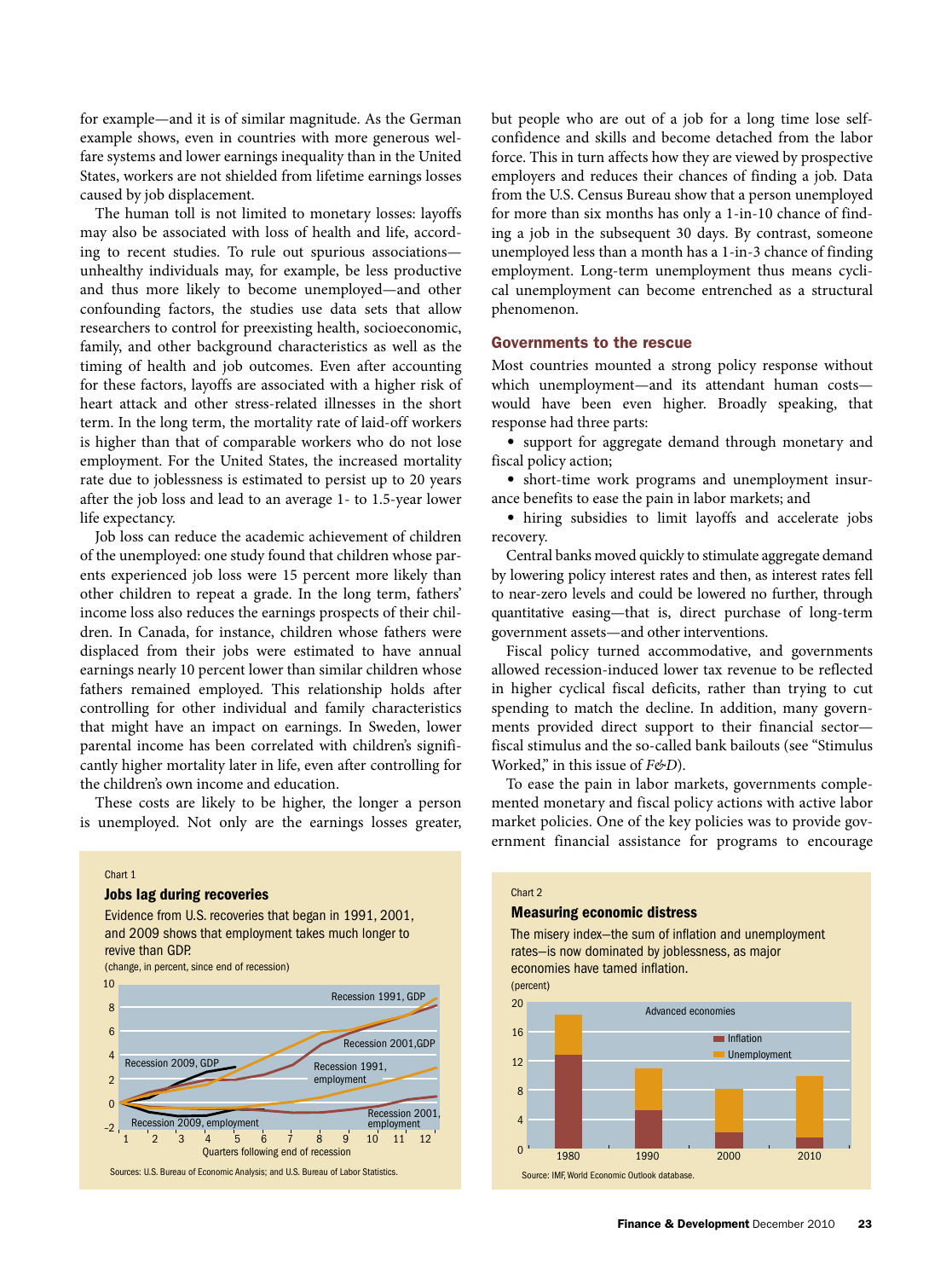companies to retain workers but reduce their working hours and wages. Such short-time work programs can spread the burden of the downturn more evenly across workers and employers, reduce future hiring costs, and protect workers' human capital until the labor market recovers. During the Great Recession, such programs were extensively used in Germany, Italy, and Japan. Although it is too early to undertake a full assessment, these programs are credited with having played a crucial role in stemming unemployment in many countries. Governments also eased the pain of unemployment through provision of unemployment insurance benefits. Many countries had already extended the duration of these benefits; others extended it as the recession dragged on—in the United States, for example, unemployment insurance benefits were extended from 26 to 99 weeks. In recessions, the potential adverse effect of benefits on a job search effort is estimated to be very small (see Dao and Loungani, 2010).

The third part of the strategy was to use subsidies to directly speed up job recovery. It is difficult to design hiring subsidies that are effective: companies could end up with subsidies for jobs they would have created anyway or for jobs that should never have been created and should not be maintained in the future. However, in the midst of a deep recession, the costs of these inefficiencies were less severe than the costs of high unemployment. And steps that countries took to target subsidies toward those most adversely affected likely served to reduce the inefficiency costs. Subsidies were targeted to vulnerable groups such as the long-term unemployed and the young (in, for example, Austria, Finland, Portugal, Sweden, and Switzerland), hard-hit regions (as in Korea and Mexico), or specific sectors (such as services in Japan).

# What next?

Over the coming year, the three-part strategy adopted during the crisis should remain in place. But the relative importance of the parts should shift over time as recovery takes hold and should differ across countries depending on their circumstances.

A recovery in aggregate demand is the single best cure for unemployment, and fiscal and monetary policies should, to the extent possible, remain supportive of such a recovery. The deficit-reduction plans that advanced economies have for 2011 imply an average decrease in the structural balance equivalent to 1¼ percentage points of gross domestic product (GDP). A more severe consolidation would stifle still-weak domestic demand.

Clearly, however, the fiscal situation varies across countries. The current debt-to-GDP ratio varies widely (see Chart 3). How much more fiscal space—that is, room to add debt—do countries have? To answer this question, Ostry and others (2010) define a "debt limit," which is the debt-to-GDP ratio beyond which a country's *normal* fiscal response to rising debt becomes insufficient to maintain debt sustainability. The normal response is estimated based on the country's historical taxing and spending record.

The difference between the debt limit and the projected ratio in 2015 provides an estimate of the fiscal space available to the country. Because the normal fiscal response is estimated with uncertainty, there is also uncertainty associated with the resulting estimates of fiscal space. In Chart 3, countries whose probability of having fiscal space of 50 percent of GDP or more is quite low are shown in red. Greece, Iceland, Italy, and Japan fall into this category. Countries whose probability of fiscal space of 50 percent of GDP or more is moderate are shown in black. Ireland, Spain, the United Kingdom, and the United States are in this category. These calculations suggest that, in many advanced economies, what is needed is credible fiscal tightening over the medium term, not a fiscal noose today.

Monetary policy remains an important policy lever to support aggregate demand. Inflation pressure is subdued—headline inflation in advanced economies is expected to remain at about 1½ percent in 2011. As a result, accommodative monetary policy can continue in most advanced economies. Moreover, if growth falters, monetary policy should be the first line of defense in many advanced economies. With policy interest rates already near zero in many economies, central banks may again need to rely more strongly on quantitative easing. Although these demand-stimulating measures seem necessary to ensure recovery in most advanced economies, their implications for international capital flows and emerging market countries' exchange rates and external balances must also be taken into account.

If the recovery takes hold, subsidies for short-time work and the various types of hiring subsidies introduced during the crisis could start to be phased out. Such subsidies put a strain on public finances and can give firms an incentive to free ride even when conditions improve. And if the fortunes of certain firms and industries are permanently affected, subsidies can

#### Chart 3

## Ability to respond

The capability of a country to add debt-that is, its fiscal space—depends not only on its ratio of debt to GDP, but also its history of spending and taxing. Countries in red are constrained, those in black judged a little less so. (public debt as a percent of GDP, 2010)



Sources: Authors' calculations based on IMF, World Economic Outlook database; and Ostry and others (2010).

Note: A red bar indicates a country's fiscal space is probably less than 50 percent of GDP; a black bar indicates a moderate possibility of fiscal space exceeding 50 percent of GDP.